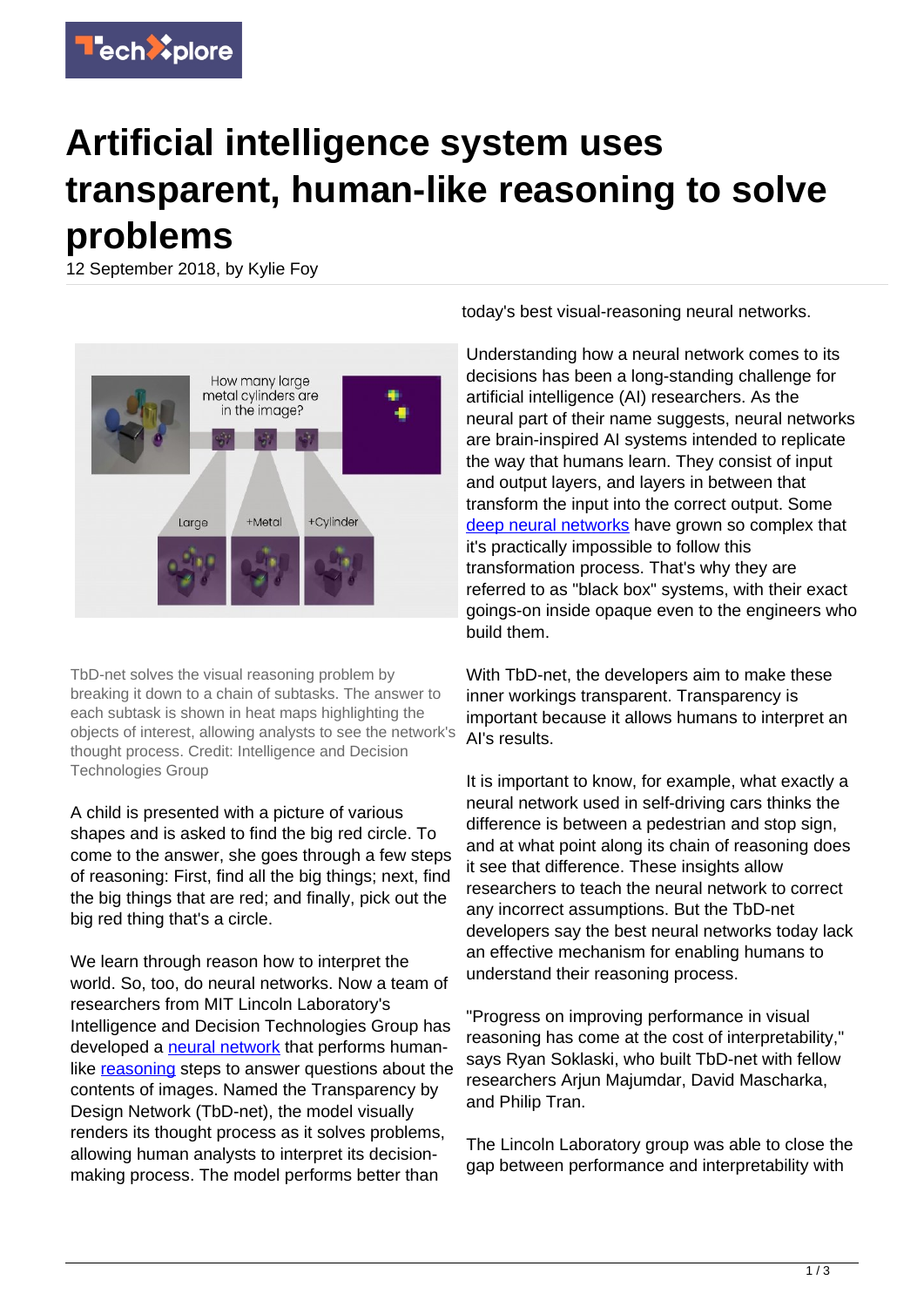

TbD-net. One key to their system is a collection of "modules," small neural networks that are specialized to perform specific subtasks. When TbD-net is asked a visual reasoning question about an image, it breaks down the question into subtasks and assigns the appropriate module to fulfill its part. Like workers down an assembly line, each module builds off what the module before it has figured out to eventually produce the final, correct answer. As a whole, TbD-net utilizes one AI technique that interprets human language questions and breaks those sentences into subtasks, followed by multiple computer vision AI techniques that interpret the imagery.

Majumdar says: "Breaking a complex chain of reasoning into a series of smaller subproblems, each of which can be solved independently and composed, is a powerful and intuitive means for reasoning."

Each module's output is depicted visually in what the group calls an "attention mask." The attention mask shows heat-map blobs over objects in the image that the module is identifying as its answer. These visualizations let the human analyst see how a module is interpreting the image.

Take, for example, the following question posed to TbD-net: "In this image, what color is the large metal cube?" To answer the question, the first module locates large objects only, producing an attention mask with those large objects highlighted. The next module takes this output and finds which of those objects identified as large by the previous module are also metal. That module's output is sent to the next module, which identifies which of those large, metal objects is also a cube. At last, this output is sent to a module that can determine the color of objects. TbD-net's final output is "red," the correct answer to the question.

When tested, TbD-net achieved results that surpass the best-performing visual reasoning models. The researchers evaluated the model using a visual question-answering dataset consisting of 70,000 training images and 700,000 questions, along with test and validation sets of 15,000 images and 150,000 questions. The initial model achieved 98.7 percent test accuracy on the dataset, which, according to the researchers, far outperforms other neural module [network–](https://techxplore.com/tags/network/)based approaches.

Importantly, the researchers were able to then improve these results because of their model's key advantage—transparency. By looking at the attention masks produced by the modules, they could see where things went wrong and refine the model. The end result was a state-of-the-art performance of 99.1 percent accuracy.

"Our model provides straightforward, interpretable outputs at every stage of the visual reasoning process," Mascharka says.

Interpretability is especially valuable if deep learning algorithms are to be deployed alongside humans to help tackle complex real-world tasks. To build trust in these systems, users will need the ability to inspect the [reasoning process](https://techxplore.com/tags/reasoning+process/) so that they can understand why and how a model could make wrong predictions.

Paul Metzger, leader of the Intelligence and Decision Technologies Group, says the research "is part of Lincoln Laboratory's work toward becoming a world leader in applied machine learning research and [artificial intelligence](https://techxplore.com/tags/artificial+intelligence/) that fosters humanmachine collaboration."

 **More information:** Transparency by Design: Closing the Gap Between Performance and Interpretability in Visual Reasoning. [arxiv.org/abs/1803.05268](https://arxiv.org/abs/1803.05268)

This story is republished courtesy of MIT News ([web.mit.edu/newsoffice/](http://web.mit.edu/newsoffice/)), a popular site that covers news about MIT research, innovation and teaching.

 Provided by Massachusetts Institute of **Technology**